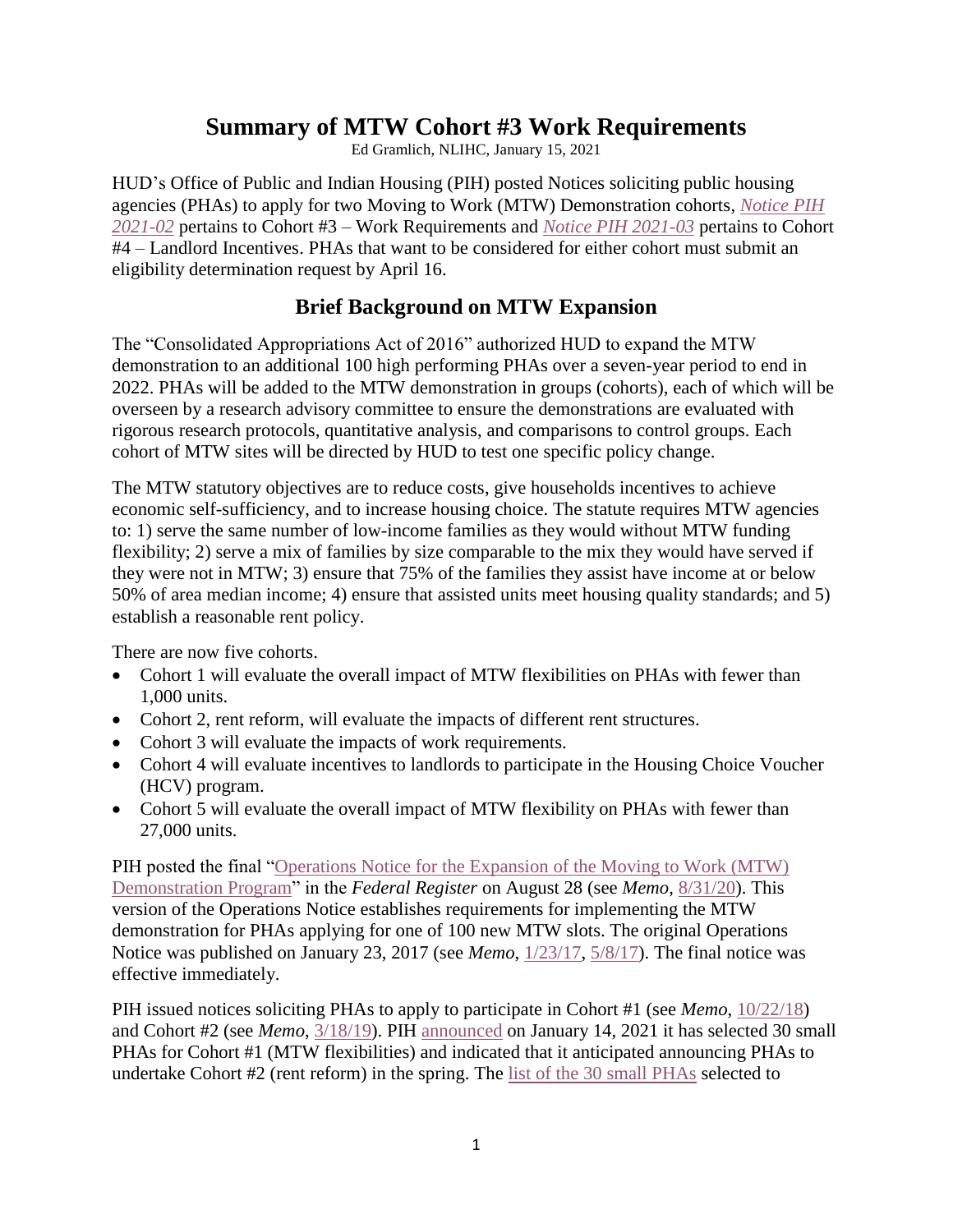participate in Cohort #1 does not reveal specific MTW flexibilities those PHAs will use; the brief descriptions merely present platitudes and generalities.

# **Notice PIH 2021-02: Cohort #3 – Work Requirements**

This Notice lays out the process by which 10 PHAs will be selected for the third cohort of the MTW Demonstration Expansion, which will test the impact of implementing a work requirement policy on a PHA and the residents it serves, in particular whether work requirements will increase resident self-sufficiency. PHAs may choose to implement a work requirement policy in the public housing program, the HCV program, or both programs. Applicant PHAs will fully develop a work requirement policy as detailed in the [MTW Operations Notice](https://www.govinfo.gov/content/pkg/FR-2020-08-28/pdf/2020-18152.pdf) (see *Memo*, [8/31/20\)](https://nlihc.org/resource/hud-pih-publishes-moving-work-mtw-expansion-operations-notice) and vet that policy through required resident engagement and public comment and review process.

PHAs seeking MTW designation in the third cohort may (but are not required to) request an eligibility determination by April 16, 2021. An MTW Plan and application package, however, is due by August 8, 2021. HUD will conduct a lottery to select 10 PHAs to be awarded MTW designation under Cohort #3.

Evaluation of the third cohort of the MTW Expansion will be conducted by an independent research team that will assess whether households subject to a work requirement earn more income than assisted households that are not subject to a work requirement policy. In addition to measuring changes in earned income and other key outcomes for households, the evaluation will document how PHAs design and implement a work requirement policy.

## **Work Requirement Policy**

For the purpose of the third cohort, a work requirement policy is defined as one that requires at least 10 hours of work activity per week per eligible individual (or at least 15 hours per week per eligible household). Work activity can include any combination of paid employment, education/training, and/or work-related activities as defined by the PHA.

A PHA must use the work requirement waiver (Waiver 12) along with associated Safe Harbor provisions listed in Appendix I of the MTW Operations Notice to develop a work requirement policy. The work requirement policy must be included in the [MTW Supplement to the PHA Plan](https://www.hud.gov/sites/dfiles/PIH/documents/MTWSupplementtotheAnnualPHAPlanFRPosting100918.pdf) (currently in draft form) and may seek a Safe Harbor Waiver (defined in the MTW Operations Notice) if necessary.

According to Waiver 12, a PHA may require a specific segment of residents who are at least 18 years of age to work or engage in an acceptable substitute in order to receive housing assistance. People who are elderly or have a disability are exempt from the work requirement. A PHA must adhere to the Safe Harbor requirements unless it submits a Safe Harbor Waiver request; however, a Safe Harbor marked with an asterisk in the Operations Notice Appendix I cannot be waived.

The Safe Harbor provisions for work requirements are: (see next page)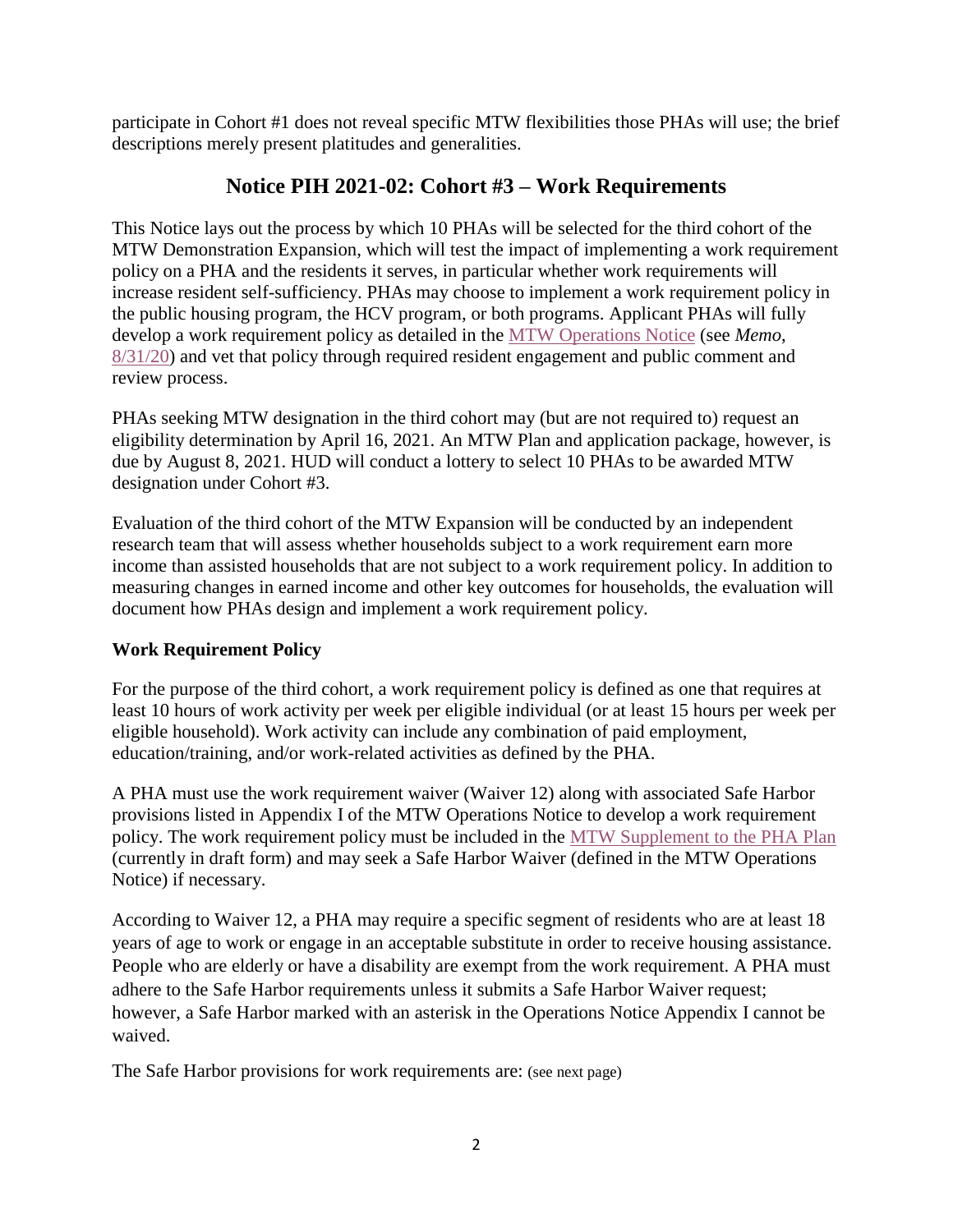The Safe Harbor provisions for work requirements are:

- The work requirement can apply to individuals or households.\*
- If the requirement applies to **individual** residents, then the maximum number of hours per week is 15.
- If the requirement applies to **households**, then the maximum number of hours per week is 30.
- All residents must be given notice about the penalty for non-compliance six months before starting the work requirement.
- People exempt from the Community Service Requirement are exempt from the work requirement.\*
- People who are the primary caregiver for a child under six or who are pregnant are exempt.
- Supportive services must be provided to assist households find employment or an acceptable substitute. The service can be provided by another organization.
- Work requirements cannot exclude admission into housing or participation in supportive services by elderly or disabled people, or by households that include elderly or disabled people.\*
- A PHA must have an annual impact analysis (see Operations Notice).\*
- A PHA must have a hardship policy, including a policy to address residents seeking disability status.\*
- The hardship policy must apply to households actively trying to comply, but who are having difficulty finding work or an acceptable substitute.\*
- The Administration Plan and Admissions and Continued Occupancy (ACOP) policy must describe the consequences of failing to comply.\*

## **Work Requirement MTW PHAs Cannot Use Some Other MTW Waivers**

In order to evaluate the impact of a work requirement policy, a third cohort PHA cannot apply for some MTW waivers for five years (the "evaluation period"). The excluded MTW waivers are:

- Waiver 1 on Tenant Rent Policies, Activities a-l, o-s, and v-w
- Waiver 3 on Income Reexaminations, Activities a-b
- Waiver 6 on Short-Term Assistance, Activities a-b
- Waiver 7 of Term-Limited Assistance, Activities a-b
- Waiver 8 on Increase Elderly Age, Activity 8

The Notice also lists other MTW waivers that must be approved by the evaluation research team in order for HUD to allow a PHA to use any of them. The Notice states that it will not consider any Safe Harbor Waivers or Agency-Specific Waivers (see Operations Notice) pertaining to mandatory self-sufficiency programs, time limits, alternative rents/reexaminations, or separate work requirements.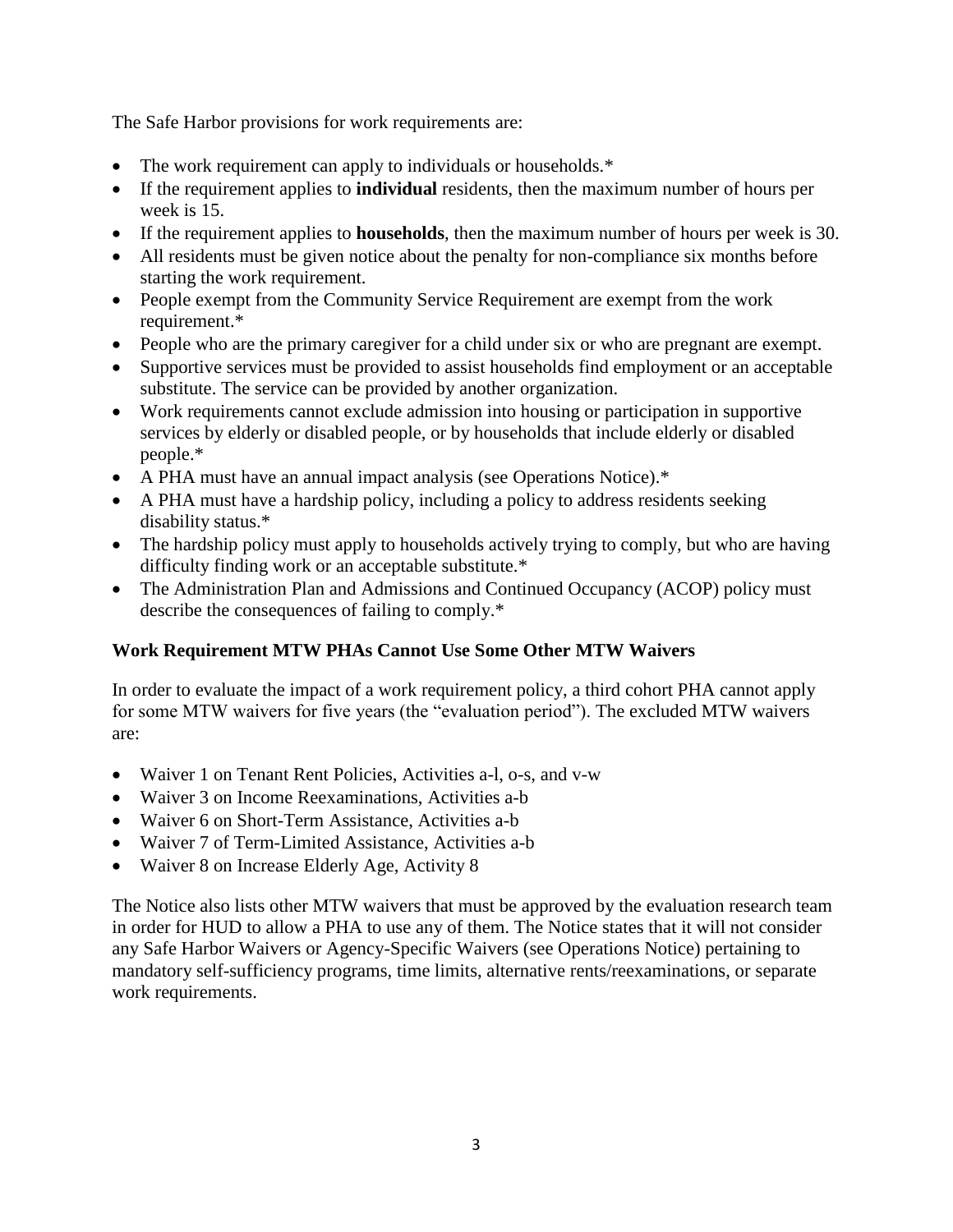## **Evaluation of the Work Requirement Cohort**

In addition to measuring changes in residents' earned income, the evaluation will measure any decreases in housing tenure and the occurrence of material hardship. Evaluators will also assess the financial costs and benefits to PHAs in implementing a work requirement, as well as document how PHAs design and implement a work requirement policy. PHAs will have to randomly assign roughly half of their households to a "treatment group" (households subject to the work requirement) and half to a "control group" (households not subject to the work requirement).

### **Resident and Public Engagement**

The third cohort MTW Plan and application package must undergo a resident and public engagement process that must include all of the following:

- The PHA must notify public housing residents and/or HCV households of its intention to participate in the MTW Demonstration. This notification must be in advance of developing the MTW Plan.
- The PHA must hold at least two resident/HCV household meetings (separate from, and before, the required public hearing).
- After the two resident/HCV household meetings, the PHA must publish a notice that a hearing will be held on the full MTW Plan and application package.
- The draft MTW Plan and Work Requirement Policy Information must be available for public inspection for at least 30 days before the MTW Plan and application package are submitted to HUD.
- The PHA must conduct a public hearing to discuss the MTW Plan and Work Requirement Policy Information and invite public comment.
- The PHA's Board of Commissioners (or equivalent governing body) must approve the MTW Plan and application package by resolution no less than 15 days after that public hearing.

The MTW Plan (see next page) must discuss how the PHA plans to continue to engage assisted households in its housing programs, as well as engage the broader community and stakeholders, in implementing not only the work requirement but also any other MTW waivers and related activities. The MTW Plan must describe any planned engagement efforts with the local community, including any outreach to racial and ethnic minorities, persons with limited English proficiency, persons with disabilities, families with children and groups representing such persons.

A PHA must provide documentation of the elements of the required resident and public process.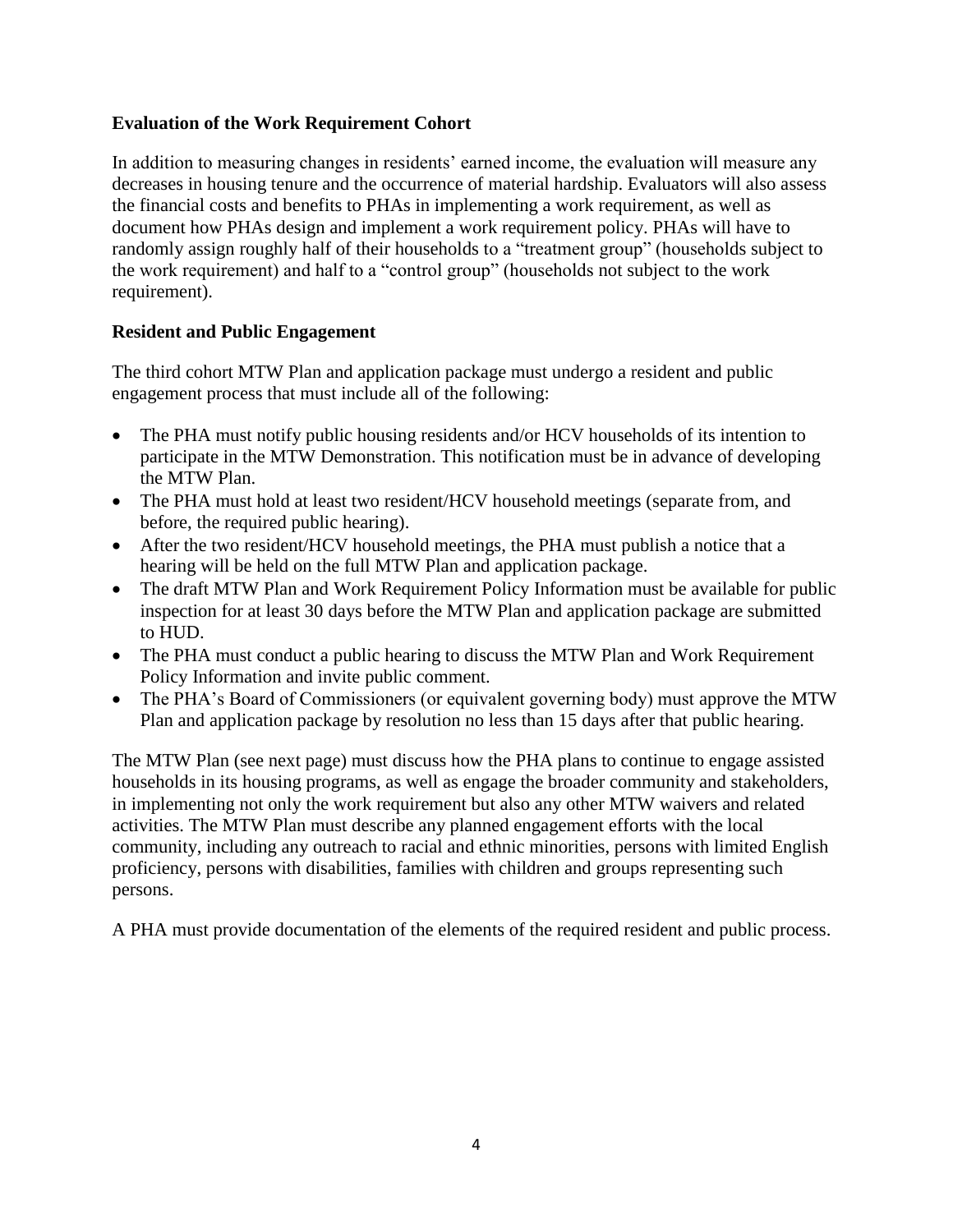## **The MTW Plan**

Among other elements, the MTW Plan must describe the types of initiatives the PHA seeks to implement in its MTW program and explain why it wants to undertake those initiatives.

The PHA must request authority to use public housing and HCV funds flexibly and list or describe the PHA's proposed uses of MTW Funds, including describing whether/how the PHA plans to use funds in a flexible manner across the traditional Section 8 (HCV) and Section 9 (public housing) programs.

The PHA must discuss any significant partnerships between the PHA and other public agencies, city/state/local governments, private nonprofits and/or for-profit entities (particularly local welfare offices and local providers of job training and related services). The PHA should clearly explain how such partnerships will help to achieve its vision for the local MTW program. The PHA must discuss how it intends to leverage funding and/or other in-kind resources to implement its local MTW program.

### **The Work Requirement**

A PHA must provide a narrative description of its proposed work requirement policy, including an explanation of how its MTW hardship policy will help assisted households if compliance with the work requirement policy creates a significant hardship. The PHA must address all of the questions in Attachment I "Local Work Requirement Policy Questionnaire" of Notice PIH 2021- 02. Key questions include:

- Who will be subject to the work requirement?
- How many hours of work per week will be required?
- What activities "count" as work?
- How will non-compliance with the work requirement be addressed?
- Will any MTW waivers other than Waiver 12 be required to implement the work requirement?
- What services to support compliance will be offered to individuals/households, or will the PHA seek a Safe Harbor Waiver?
- How will compliance with the work requirement policy be monitored?
- Who will be responsible for implementing the work requirement policy, including: monitoring compliance, connecting individuals/households to services to support compliance, and administering/enforcing sanctions for households who are not compliant?
- What hardship policy(ies) will be adopted by the PHA for households who are facing excessive financial or other hardships?
- What is the number of existing households that the PHA expects to participate in the work requirement?
- Does the PHA expect to apply the work requirement to households who are admitted *after*  the effective date? If so, approximately how many eligible new admissions might be expected over the five-year evaluation period?